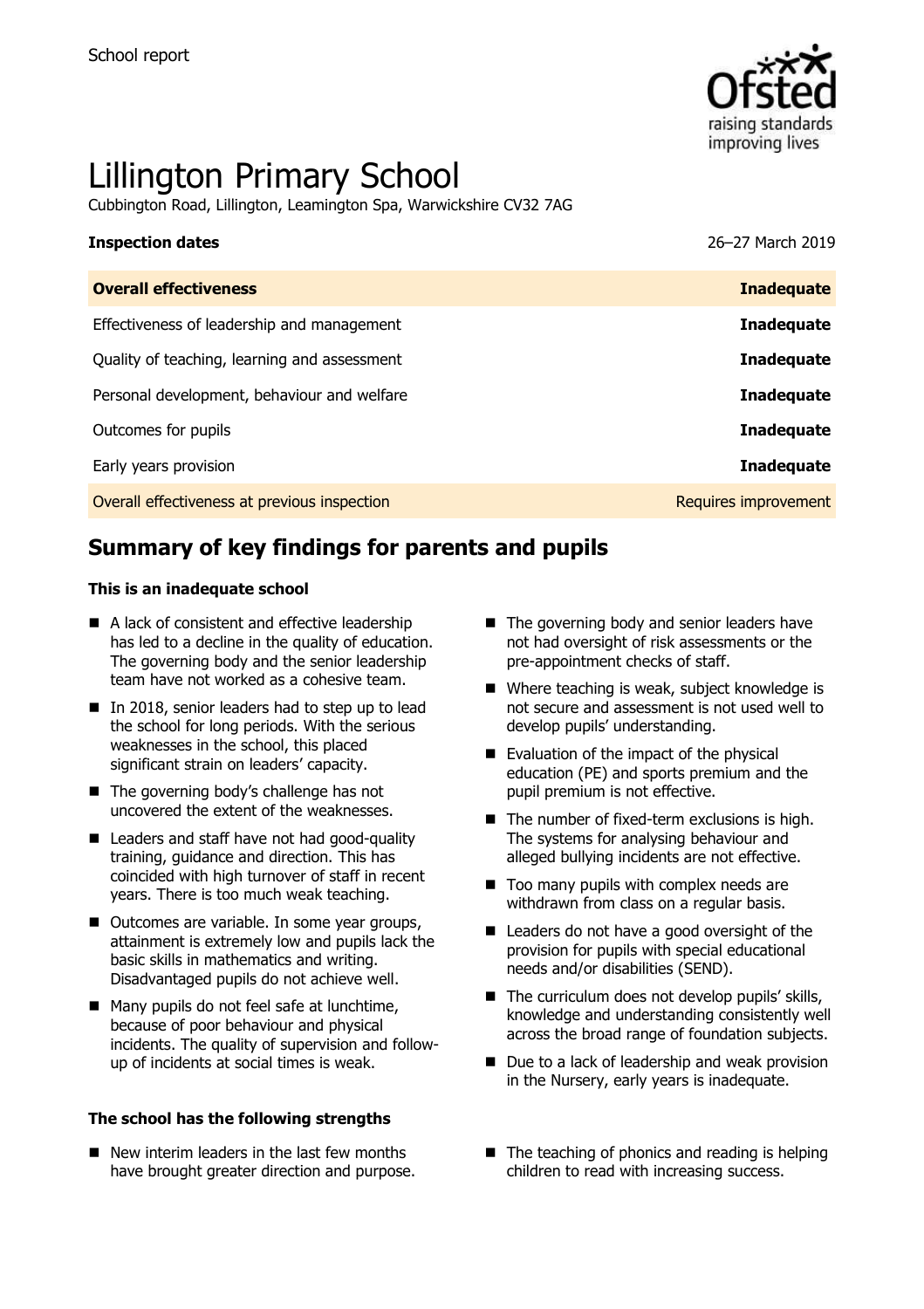

# **Full report**

In accordance with section 44(1) of the Education Act 2005, Her Majesty's Chief Inspector is of the opinion that this school requires special measures because it is failing to give its pupils an acceptable standard of education and the persons responsible for leading, managing or governing the school are not demonstrating the capacity to secure the necessary improvement in the school.

### **What does the school need to do to improve further?**

- Rapidly improve the quality of teaching and raise pupils' attainment by:
	- ensuring that work is matched well to pupils' abilities, particularly for those with SEND and pupils of lower ability and higher ability
	- making sure that staff make good use of assessment during lessons to clarify learning for pupils who do not understand, or to provide more challenge
	- improving teachers' subject knowledge in mathematics, so that their teaching promotes pupils' deep understanding of mathematical concepts
	- ensuring that pupils are supported to apply their skills in handwriting, grammar and punctuation consistently and accurately in their writing
	- providing high-quality individual support for staff, where teaching is weak.
- Improve the impact of leadership and governance by:
	- developing a more effective level of challenge from governors, particularly in relation to the quality of teaching and pupils' outcomes
	- evaluating the impact of pupil premium funding so that future spending decisions are targeted more precisely and raise attainment for disadvantaged pupils
	- making sure that the PE and sport premium is spent appropriately and fully to improve the quality of provision and opportunities for pupils
	- monitoring and evaluating the impact of support provided for pupils with SEND
	- putting in place training for staff so that they can better support pupils with SEND
	- ensuring that pupils with complex needs receive a sufficiently broad and balanced education and are well prepared for secondary school
	- providing clear responsibilities and direction to all senior and middle leaders
	- making sure that improvement plans have precise timescales for actions
	- further developing the curriculum so that it deepens pupils' knowledge and understanding across the foundation subjects.
- Provide more robust safeguarding arrangements by:
	- ensuring that pupils are supervised safely and effectively at social times
	- making sure that pre-appointment checks of staff are overseen by governors and senior leaders
	- reviewing and monitoring risk assessments related to fire and site safety.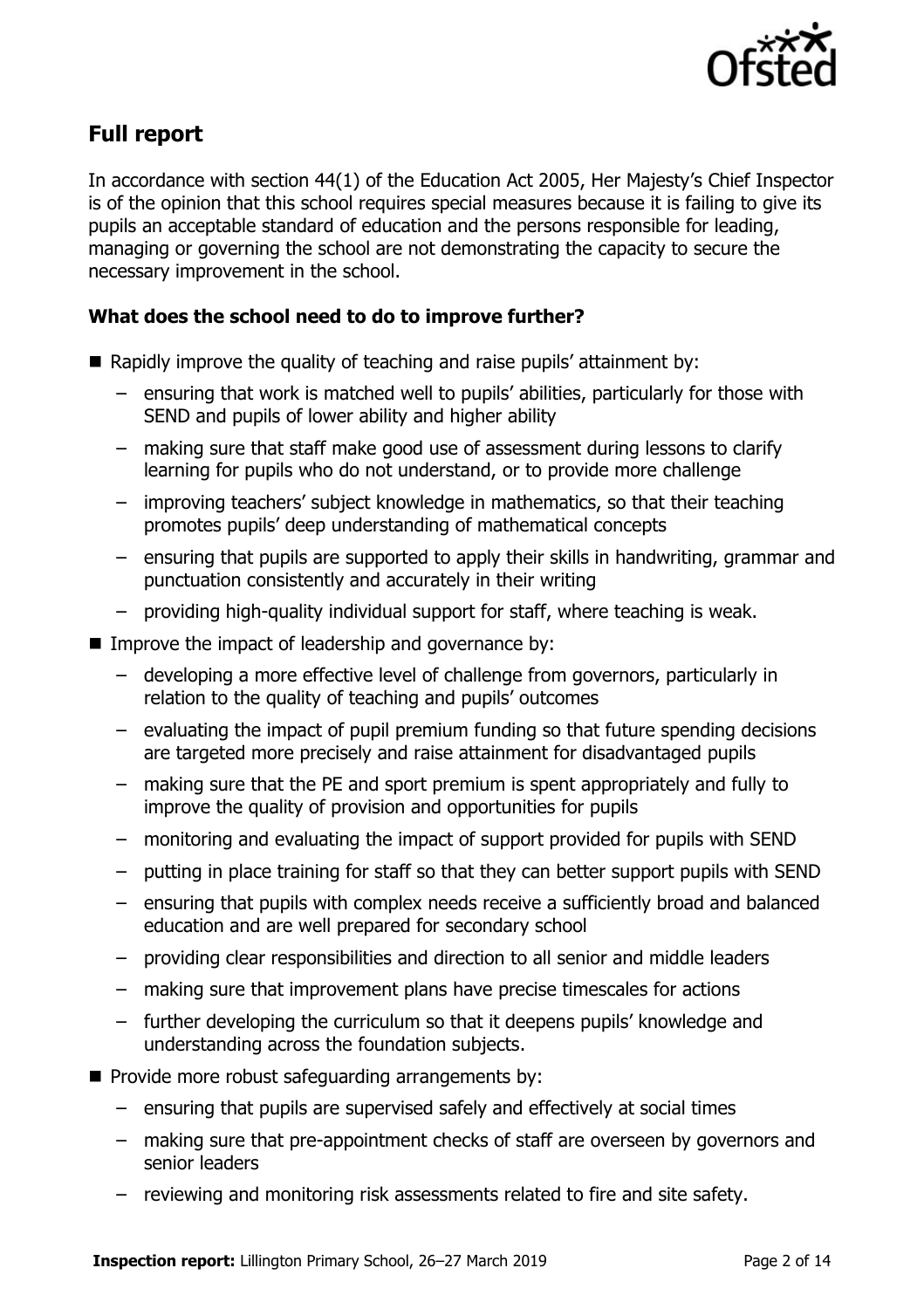

- **IMPROVE BEHAVIOUT AND REDUCE THE AMOUNT OF FIXE ATTEM EXCLUSIONS by:** 
	- continuing to embed the new behaviour policy
	- develop more effective systems to monitor and evaluate incidents related to behaviour and bullying
	- urgently addressing the poor behaviour of some pupils at social times.
- Develop the quality of provision and raise attainment in the early years by:
	- urgently addressing the quality of teaching and children's experiences in the **Nursery**
	- making sure that adults are deployed to have the fullest impact on children's learning
	- ensuring that activities planned for children provide an effective level of challenge and motivation, particularly for boys.

An external review of governance should be undertaken in order to assess how this aspect of leadership and management may be improved.

An external review of the school's use of pupil premium should be undertaken in order to assess how this aspect of leadership and management may be improved.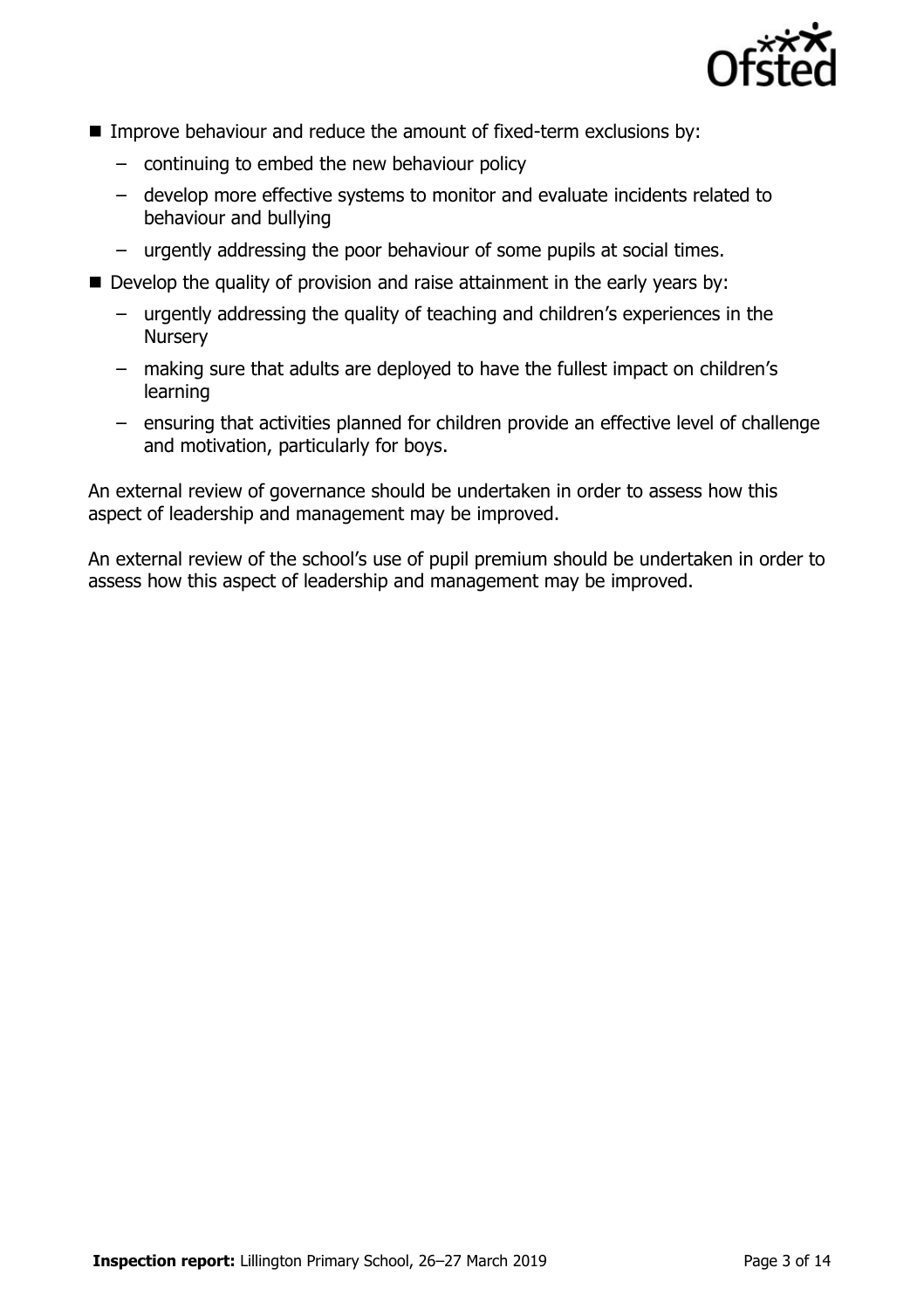

# **Inspection judgements**

### **Effectiveness of leadership and management Inadequate**

- The school has lost its way since the previous inspection. Leaders and governors have not had a clear and effective strategy to improve teaching, outcomes and behaviour. Due to unforeseen circumstances, the deputy headteacher had to lead the school for quite long periods in 2018. Uncertainty and instability in leadership have put a strain on capacity. Weaknesses in the school have either remained or deteriorated further.
- The governing body and senior leaders have not worked cohesively to get the best for pupils. A historic breakdown in working relationships and communication has had a negative impact on the progress that the school has been able to make.
- Senior and middle leaders have not received good enough support to carry out their roles effectively. This is typified by some senior leaders not receiving appraisal meetings at the start of this academic year. Other leaders have not had their responsibilities clearly defined or the training required to make a success of their roles. Consequently, the clarity and effectiveness of leadership have been weakened.
- Two interim headteachers shared the leadership of the school from January 2019. This has brought about more direction and consistency to some systems. Several senior leaders and staff said that they have appreciated an improved sense of purpose. The interim headteachers were a temporary arrangement and their role ceased a few weeks before the inspection.
- Over time, leaders and governors have not had an accurate enough understanding of the weaknesses in the quality of teaching and pupils' outcomes. In recent months, governors and senior leaders have developed a better understanding of the extent of the weaknesses. The school's current self-evaluation accurately identifies the issues in leadership and the overall effectiveness of the school.
- Improvement plans either have not been in place or have not been fit for purpose. Recently, leaders have developed rapid actions plans (RAPs). These show an awareness of most of the issues that need to be dealt with. However, it is too early these for new plans to demonstrate any impact and they do not have precise enough timescales to highlight when actions will take place.
- The quality of leadership in the early years is not strong. Leaders have not taken enough action to address the weaknesses in the Nursery.
- The pupil premium has not been used effectively to raise achievement for disadvantaged pupils. Leaders and governors do not have a precise enough understanding of the impact of the strategies that have been put in place. Weak teaching has left too many disadvantaged pupils without the basic skills that they need.
- Systems to analyse behaviour and bullying incidents are not fit for purpose. Leaders do not have an efficient way of identifying trends in incidents, so they cannot respond proactively and precisely. Fixed-term exclusions have been extremely high in recent years. There is no bullying log in place, which makes it difficult for leaders to analyse founded or unfounded incidents of bullying.
- While the impact of senior and middle leaders has not been good enough overall, there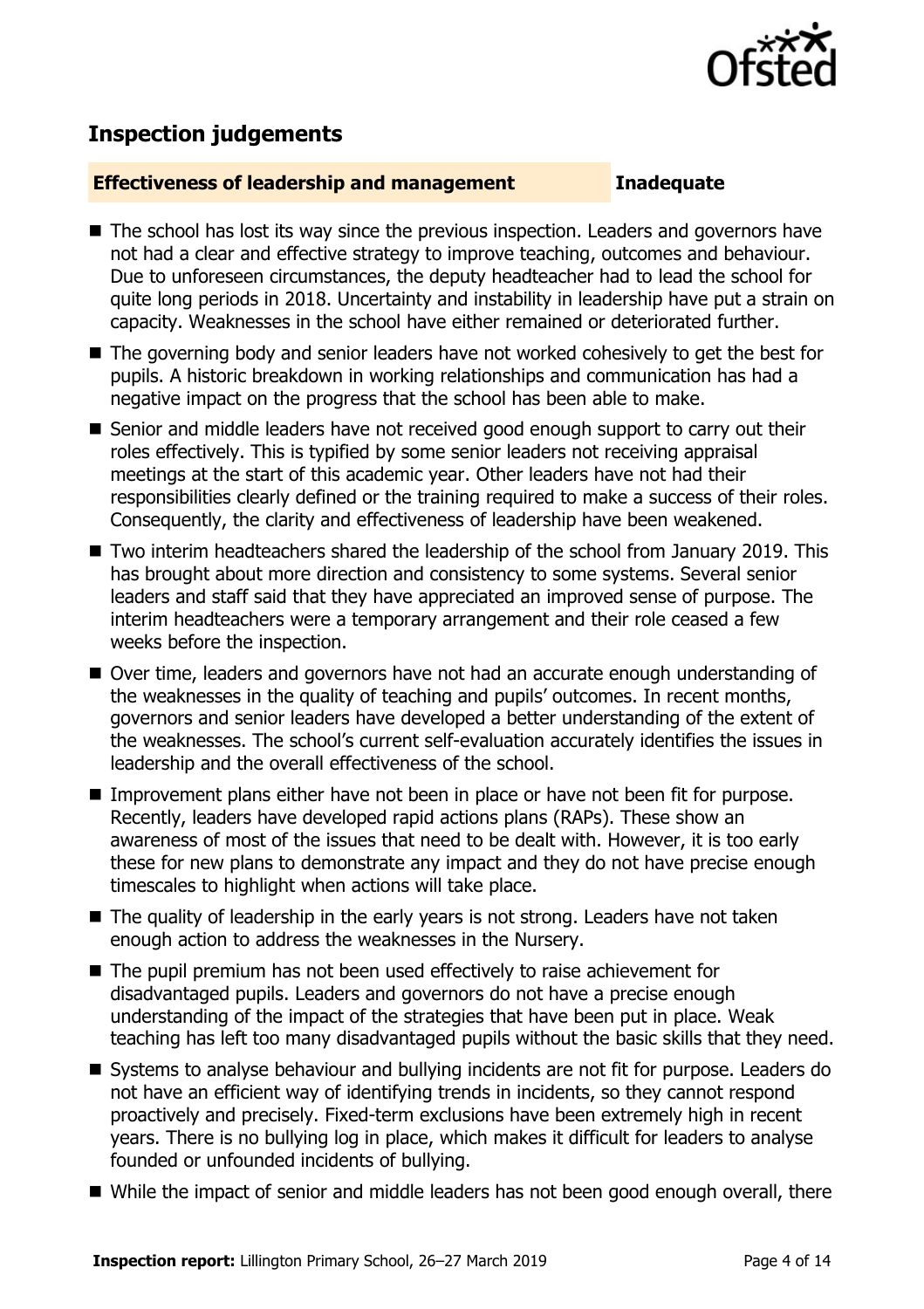

have been some isolated successes. For example, the approaches to the teaching of reading have been implemented more consistently than other initiatives.

- The provision for pupils with SEND is not effective enough. The special educational needs coordinator (SENCo) is appropriately experienced and qualified. Effective systems have been put in place to accurately identify pupils who need to be placed on the register. However, there is not a good enough understanding of the impact of the support that is in place for this group of pupils. Staff have not received sufficient guidance on how to support these pupils effectively in the classroom.
- Leaders have started to consider their curriculum vision. A plan is in place which sets out the content for pupils to learn across different subjects. Pupils enjoy learning in subjects such as art and science. Teachers ensure that pupils develop longer pieces of writing in different subjects. The curriculum is not fully embedded, and pupils' knowledge and understanding do not develop as well as they should across the full range of foundation subjects.
- The PE and sport premium has not been used effectively. Last academic year, most of the funding was used for capital projects. According to the government's guidelines, the funding cannot be used for this purpose. Very little funding has been spent this academic year. The PE leader has a clear plan, but the funding has not been released to put actions in place. As a result, pupils are missing out on opportunities. There has been little focus on using the funding to develop staff's confidence to teach PE lessons. Pupils are enjoying some of the sports clubs on offer and there has been success in local sports competitions.

### **Governance of the school**

- The governing body has not provided enough challenge to leaders regarding the quality of teaching, behaviour and the school's own assessment information. Sometimes, leaders' evaluation of teaching has been over-generous, yet governors have failed to recognise this.
- Minutes of governors' meetings show that end-of-key-stage statutory performance data has been challenged more effectively by governors. However, in this academic year governors are yet to scrutinise the school's internal assessment information. This has led to a lack of awareness of the low attainment in some year groups.
- Governors and senior leaders have not worked as a cohesive team. Working relationships have not been as effective as they should be.
- The new interim chair of governors has quickly established the extent of the issues and is focused on making the necessary improvements. She has an accurate and honest view of where governance has failed in the past and where members need to be more robust in the future.
- The governing body has not ensured that the impact of funding for pupil premium and PE and sport premium has been evaluated with sufficient rigour.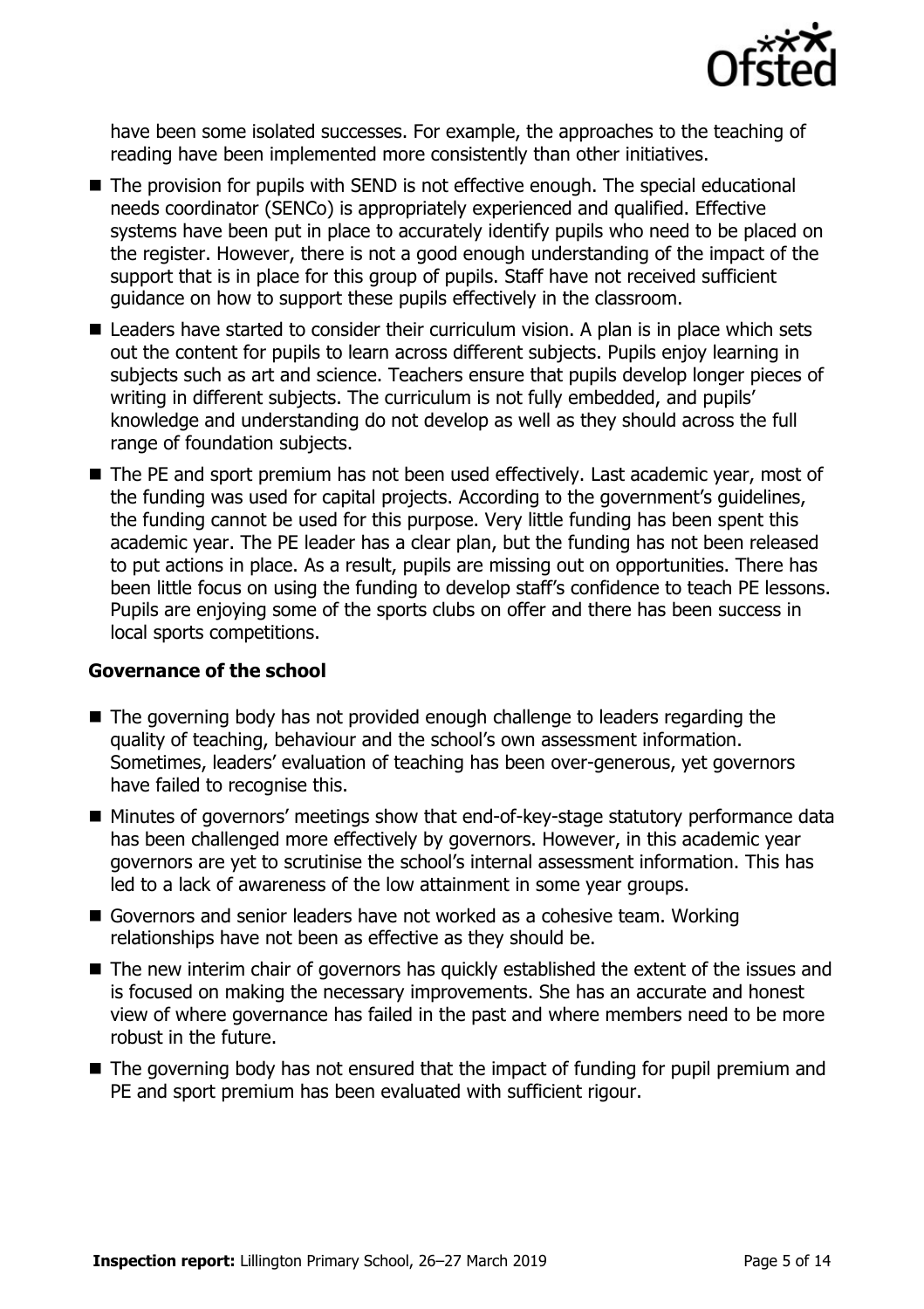

### **Safeguarding**

- The arrangements for safeguarding are not effective.
- The quality of supervision at social times is not good enough. A lot of pupils do not feel safe outside, and they are justified in feeling that way. Poor behaviour and physical incidents are not picked up quickly or seriously enough. Staff on duty are not receiving the support that they need to keep pupils safe.
- Leaders and governors have not had a robust approach to health and safety. A recent local authority audit showed that site risk assessments were not fit for purpose and there was no fire risk assessment in place. General site risk assessments are yet to be updated, but the fire risk assessment has now been completed.
- The pre-appointment checks of staff have not had sufficient oversight from senior leaders or governors. For a year, nobody has monitored whether the checks are being carried out effectively. Furthermore, the member of staff managing the checks has not had any formal training or guidance. During the inspection, gaps were identified in the records, but these were rectified before the end of the inspection.
- The designated safeguarding leads have ensured that child-protection arrangements are managed well. Leaders put in place a range of training opportunities for staff. As a result, staff are clear on their responsibilities and report child-protection concerns quickly. Designated leads follow up concerns thoroughly and appropriately. Referrals are done in a timely manner. A relatively high number of pupils and families receive external support. Leaders manage this caseload well and are not afraid to escalate concerns if they do not feel that families are receiving appropriate support.
- **Pupils have a good understanding of safety. They are clear about the definition of** bullying and understand the importance of telling an adult when they do not feel safe. Leaders use assemblies and curriculum time to teach pupils about dangers that they may come across in life. Pupils understand how to stay safe on the internet.

### **Quality of teaching, learning and assessment Inadequate**

- There is too much weak teaching in the school. There has been a lot of staff change in recent years and, during this period, staff have not received good enough guidance and training to help them to improve their teaching. Too many pupils are moving through school with significant gaps in their knowledge and understanding.
- Weaker teaching in the school is characterised by poor use of assessment information. Sometimes, work planned for pupils does not take sufficient account of their prior understanding. Furthermore, teachers do not intervene quickly enough during lessons to adapt learning to meet pupils' needs. One consequence of this weak assessment practice is that sometimes pupils are not challenged, particularly the most able. A further consequence is that some pupils do not get the help they need when they are finding work difficult.
- $\blacksquare$  New initiatives have been put in place to improve teaching. The success of these strategies varies. For example, over the last few years there have been several changes to the way that mathematics is taught. Other new strategies are in the early stages of implementation and it is too soon to say if they are having the desired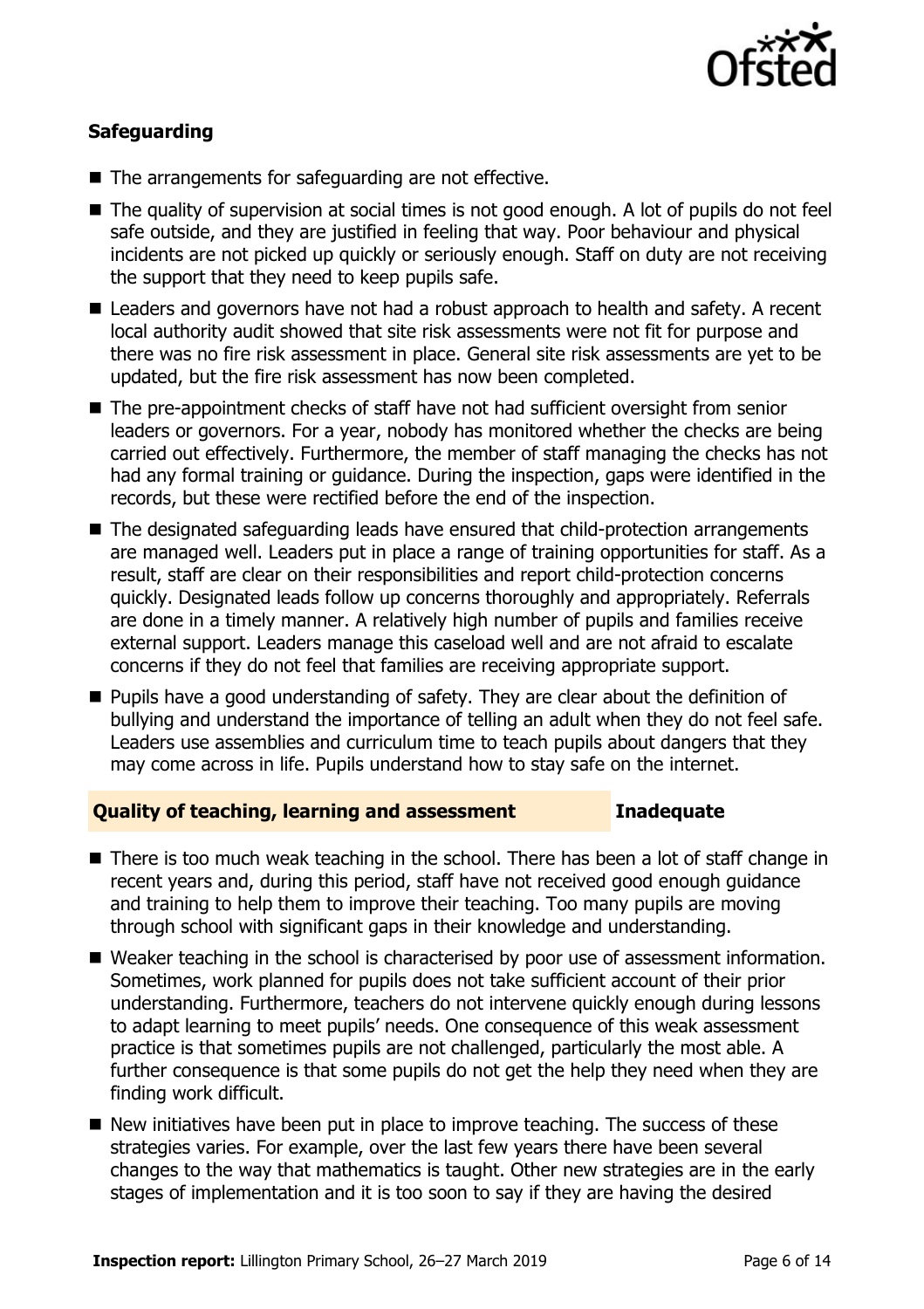

impact.

- The teaching of mathematics is a significant weakness, because staff's subject knowledge is not strong enough. Teachers do not teach key mathematical concepts precisely enough, so pupils do not develop a depth of understanding. Too many pupils are left confused and lacking the confidence to succeed in the subject.
- Many pupils lack the technical writing skills to be successful. Pupils' handwriting, punctuation, grammar and spelling are not applied accurately to their writing. Teachers have ensured that pupils have regular opportunities to write at length in different subjects. A new approach to teaching writing focuses on pupils talking and verbally rehearsing their ideas before writing. This has helped pupils to develop more detail in their writing.
- There are a few examples of more effective teaching, and where this occurs pupils' progress is stronger, as shown in their books. In these cases, work is better matched to pupils' ability and clear explanations are given to pupils on how they can be successful in their learning. This stronger practice is yet to be shared more widely.
- A growing culture for reading is developing across the school. Teachers use wholeclass texts successfully to capture pupils' interest in age-appropriate novels. Most of the follow-up tasks are appropriate and help to deepen pupils' understanding of the texts. There has also been a concerted and generally successful effort to develop pupils' reading fluency.
- The teaching of phonics in Year 1 is effective. Staff use their good subject knowledge to help pupils to learn new sounds. Pupils are given a positive start to reading in this part of the school.
- **Pupils in the resource provision are receiving an appropriate education. Staff plan** suitable work and sensitively support pupils' individual needs.

### **Personal development, behaviour and welfare Inadequate**

### **Personal development and welfare**

- The school's work to promote pupils' personal development and welfare is inadequate.
- During the inspection, a significant proportion of pupils shared that they do not feel safe at social times. Some also commented that they do not have the confidence that some lunchtime staff will take pupils' concerns seriously. They are justified in their views, because supervision and follow up of incidents are not good enough. These issues are undoubtably having a negative impact on some pupils' experience at school.
- **Inspectors did not have concerns that there is a widespread bullying issue in the** school. However, leaders' weak analysis of potential bullying incidents, coupled with poor supervision at social times, leaves pupils vulnerable to bullying going unnoticed. Nearly half of the parents who completed Ofsted's online survey, Parent View, do not feel that the school deals effectively with bullying.
- A growing number of pupils are being taken out of the classroom and are missing out on a broad and balanced education. Some groups of pupils in Year 6 are currently being taught by support staff and a relatively high number of pupils are in nurture provision for a significant part of the week. Sometimes, the quality of the provision for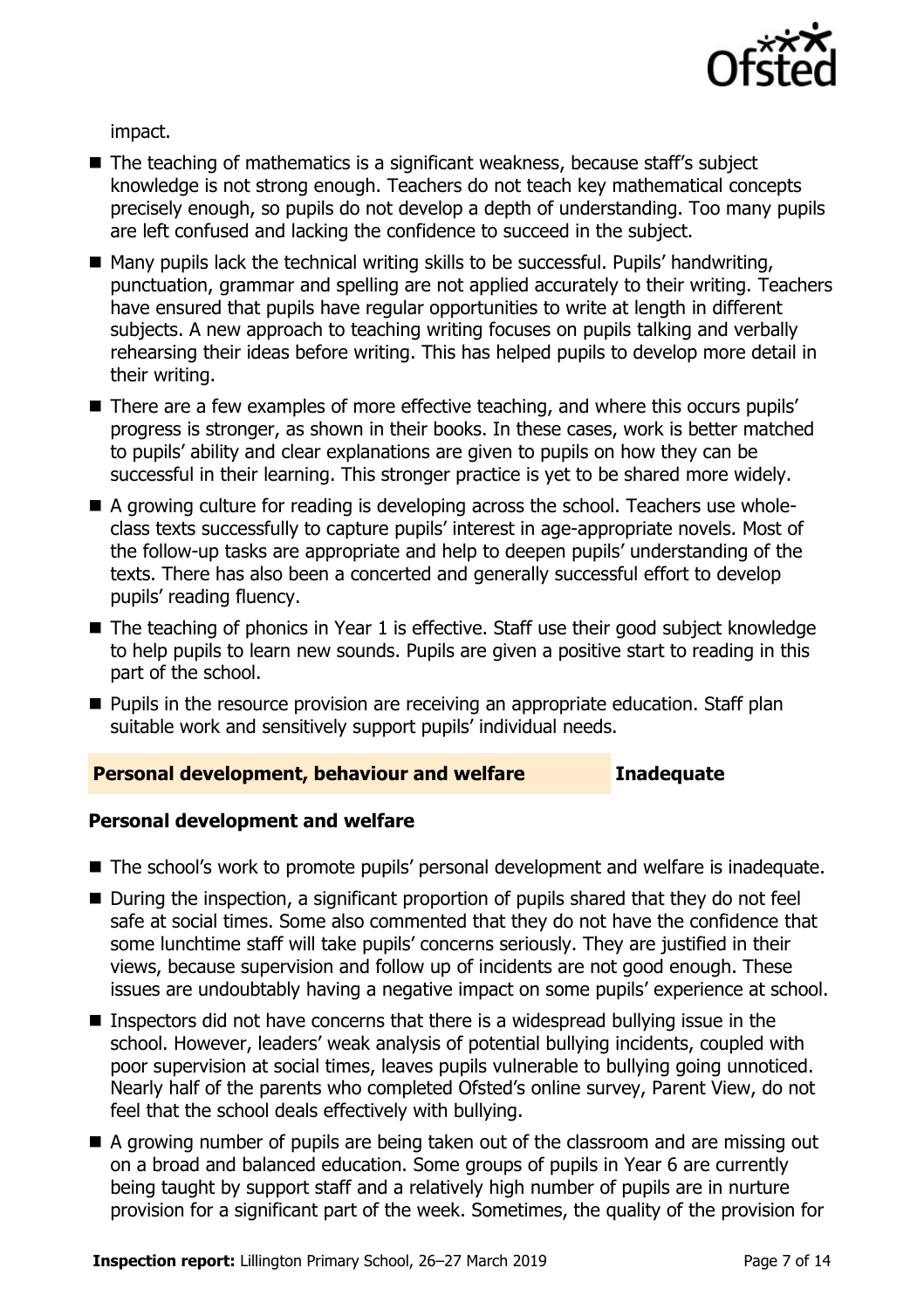

these pupils is not strong enough. While some pupils do require additional support for their social and emotional development, it is sometimes to the detriment of their academic progress. Too many pupils miss out on school due to part-time timetables and the high number of fixed-term exclusions.

- Pupils enjoy the different extra-curricular opportunities that they receive, particularly after school. During conversations with inspectors, pupils talked of how much they enjoy clubs such as choir, gardening, netball and football.
- Leaders and staff have done some positive work regarding values and learning behaviours with pupils. Pupils spoke knowledgeably about the importance of trying to be reflective, responsible, resilient and respectful. While pupils generally have positive attitudes to learning, there are some who lack the confidence needed to succeed.

### **Behaviour**

- The behaviour of pupils is inadequate.
- The number of fixed-term exclusions has been extremely high over the last few years. For example, there were 74 last academic year, which was well above the national average. Fixed-term exclusions have continued to be high this academic year but do show signs of reducing during this spring term.
- Leaders have lacked a clear strategy to improve behaviour and the behaviour policy has not been implemented well over time. Half of the staff who completed Ofsted's staff survey do not feel that they are supported to manage behaviour well. The behaviour policy has now been rewritten and pupils have an effective understanding of the rewards and sanctions. Some pupils reported that they feel behaviour has improved recently.
- Leaders and staff do not do enough to ensure that pupils' conduct is appropriate at lunchtime. Some pupils are overly physical and show a lack of respect for others. Behaviour in lessons is much better than at social times. Staff generally have positive relationships with pupils and help to keep them on track during lessons.
- There is a high number of pupils who have complex behavioural needs. Sometimes pupils join the school having had exclusions from their previous school. Leaders shared several examples where support put in place has improved the behaviour of some pupils.
- **Pupils who attend the resource provision are doing well in the setting. Due to staff's** positive relationships and strategies of support, pupils generally manage their feelings and behaviours well.
- Historically, pupils' attendance has been positive and close to the national average. Absence is followed up quickly and sensitively with parents. So far this academic year, overall absence has declined slightly.

### **Outcomes for pupils Inadequate**

Results in national assessments, work in pupils' books and the school's assessment information demonstrate that attainment is too low and pupils' progress is weak. Gaps that pupils develop in their learning through weak teaching are not being addressed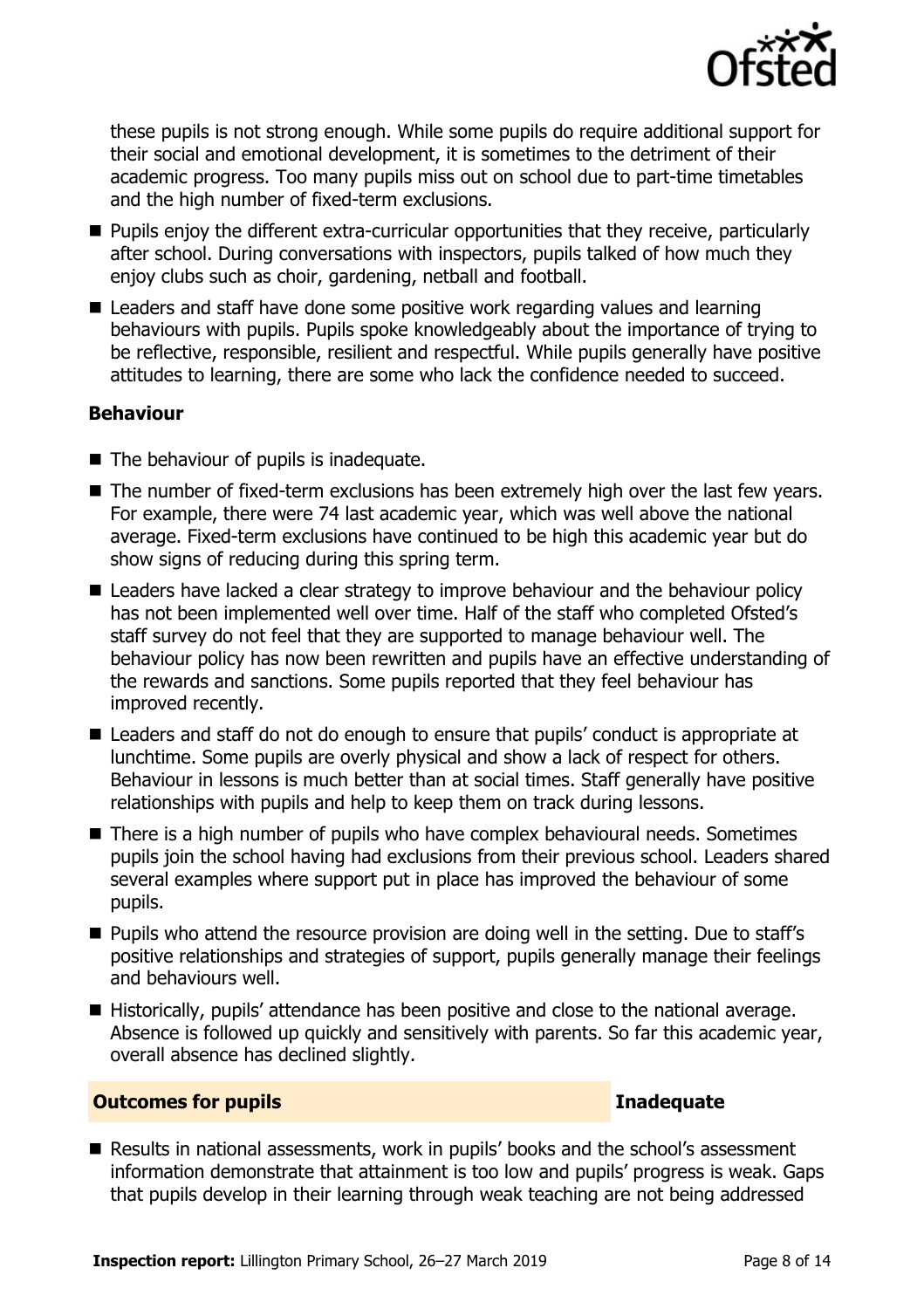

quickly enough.

- The proportion of pupils who achieved the expected standard in mathematics and writing at the end of key stage 2 was low compared to the national average in 2018. This weak picture is also reflected in the current Year 6 cohort, where attainment is low. Too many pupils have been negatively affected by weak teaching earlier on in key stage 2.
- **Pupils' progress in writing remains poor across the school, because too many pupils** struggle to apply their grammar, punctuation and spelling skills in their writing. The proportion of pupils attaining the expected standard at the end of key stage 2 grammar, punctuation and spelling test has also been low for two years.
- Reading attainment was generally a positive picture at the end of key stage 1 and 2 in 2018. While approaches to the teaching of reading have helped to improve attainment, there are still some year groups where reading attainment is still not as high as it should be.
- The most able pupils are not challenged consistently. In most subjects at the end of key stage 1 and 2, the proportion of pupils attaining standards higher than expected for their age is often below the national average.
- **Effective phonics teaching has helped to improve the proportion of pupils who achieved** the expected standard in the Year 1 phonics screening check. In 2016, the proportion was well below the national average, but in the last two years it has risen close to the national average.
- Disadvantaged pupils do not progress as well as they should. These pupils do not experience strong enough teaching to succeed. Additional support is not effective or targeted enough. Very few disadvantaged pupils attain standards that are higher than is expected for their age.
- **Pupils with SEND do not receive the support that they need in class or through** additional support. As a result, their progress is not strong and they are being insufficiently prepared for their next stage of education.
- $\blacksquare$  Due to the positive teaching that they receive, the small number of pupils in the resource provision make good progress across the range of subjects that they study.

### **Early years provision Inadequate**

- Leaders have not done enough to stabilise the quality of provision in the Nursery. There is a lack of effective leadership and consistent staffing. The more promising start the children receive in the two-year-old setting is wasted. Staff are not deployed effectively, and learning fails to engage or challenge children. Too many children do not have their needs met and make weak progress during their time in the setting.
- Leadership across the early years lacks coherence. The early years leader has not been given sufficient direction to carry out her role effectively. Senior leaders have tried to oversee the leadership of this phase of the school, but it is yet to have the impact required, especially in the Nursery. There is not a clear understanding of how well children are doing across the early years.
- Children do not achieve well. Their progress is not strong in Nursery and is not as good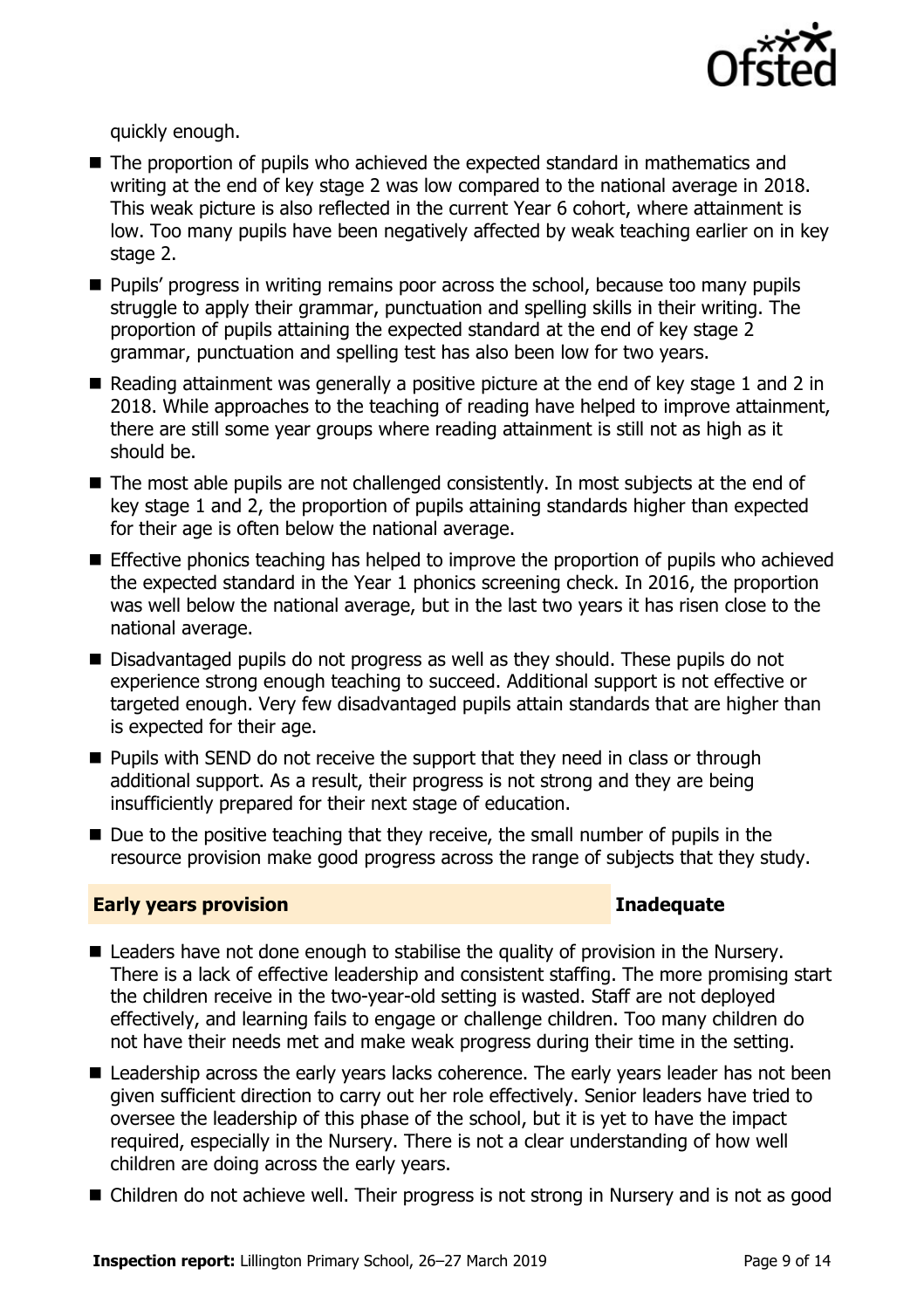

as it should be during Reception. At the end of Reception, the proportion of children attaining a good level of development was well below the national average in 2018.

- In contrast, the two-year-old provision is strong. Staff are well organised and activities are often purposeful and stimulating. As a result, children are happy and settled and make good progress.
- Children are generally settled and happy in Reception. They spoke enthusiastically to inspectors about their 'Jack and the Beanstalk' topic and the learning that had been taking place. When activities are focused and adults ask good questions, children progress effectively. For example, during the inspection an adult helped to deepen children's understanding of how to mix different paints to make certain colours for their painting. However, sometimes the activities set up and the quality of adult support do not provide sufficient challenge. At times, too many children wander around the setting lacking purpose. This is particularly the case for boys.
- Leaders and staff have worked well to develop a partnership with parents. They have been invited to join in their child's learning at school, and these events have generally been well attended.
- Leaders have ensured that the statutory welfare requirements have been met.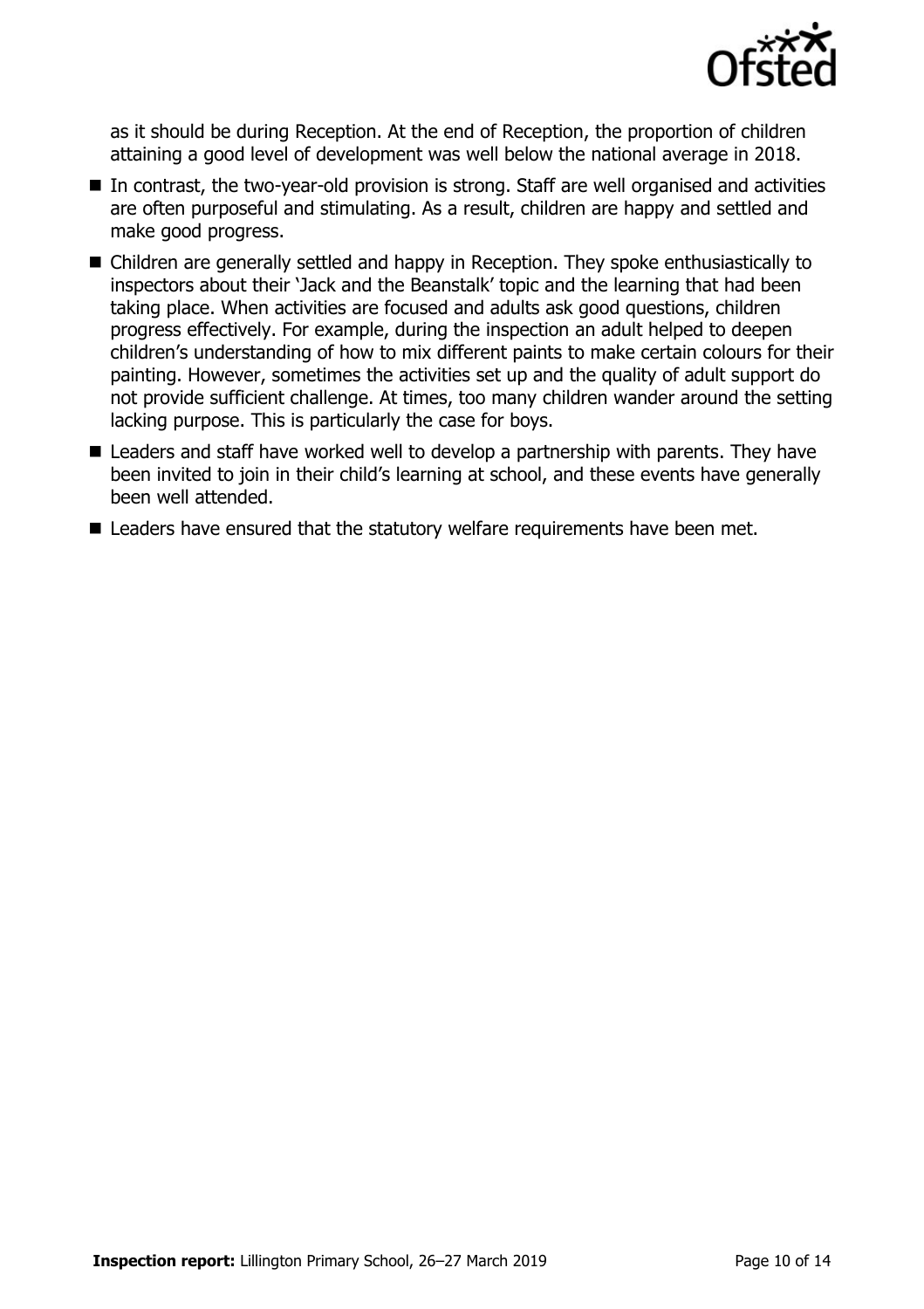

# **School details**

| Unique reference number | 130869       |
|-------------------------|--------------|
| Local authority         | Warwickshire |
| Inspection number       | 10058473     |

This inspection of the school was carried out under section 5 of the Education Act 2005.

| Type of school                      | Primary                                  |
|-------------------------------------|------------------------------------------|
| School category                     | Community                                |
| Age range of pupils                 | 2 to 11                                  |
| Gender of pupils                    | Mixed                                    |
| Number of pupils on the school roll | 340                                      |
| Appropriate authority               | The governing body                       |
| Chair                               | Mrs Safiyya Sheikh Madar                 |
| <b>Headteacher</b>                  | No headteacher at the time of inspection |
| Telephone number                    | 01926 425114                             |
| <b>Website</b>                      | www.lillingtonschool.org/                |
| Email address                       | admin@lillingtonschool.org               |
| Date of previous inspection         | 18-19 October 2016                       |

### **Information about this school**

- The school is larger than the average-sized primary school.
- The proportion of disadvantaged pupils supported by the pupil premium funding is well above the national average.
- A large majority of pupils come from a White British background.
- The proportion of pupils who speak English as an additional language is similar to the national average.
- The proportion of pupils with SEND is above the national average.
- The previous headteacher left the school in December 2018. From January 2019 to a few weeks before the inspection, two interim headteachers shared the leadership of the school. During the inspection, the deputy headteacher took responsibility for the day-to-day running of the school. A full-time interim headteacher was set to start in the week after the inspection while a new permanent headteacher is recruited.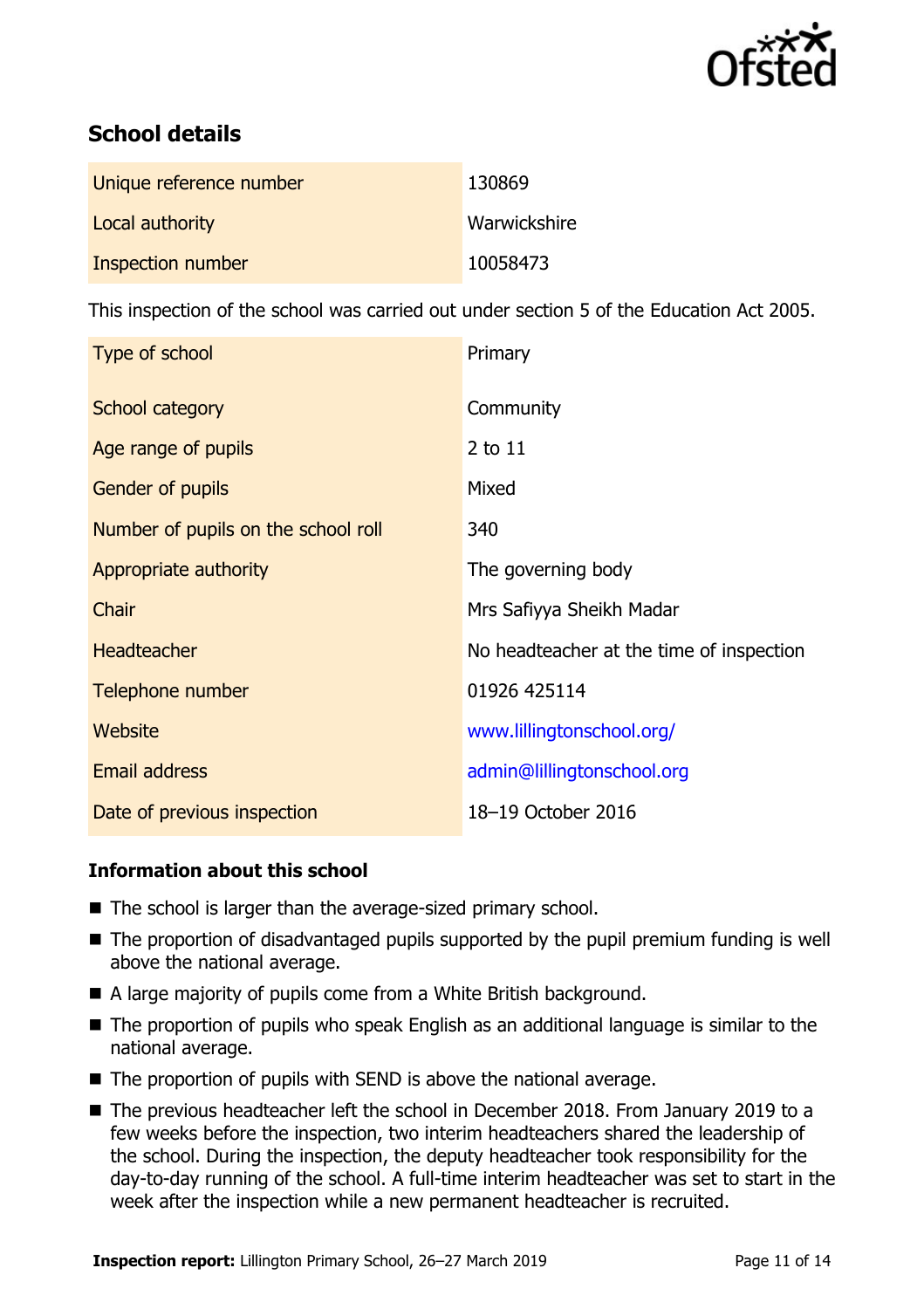

- A new chair of governors started in the autumn term, but stepped down relatively quickly. A long-standing governor is currently interim chair of governors.
- The school has a resource provision to support pupils with their social, emotional and mental health. Three pupils attend this provision on a full-time basis and places are commissioned by the local authority. A new lead teacher started working in the setting in October 2018.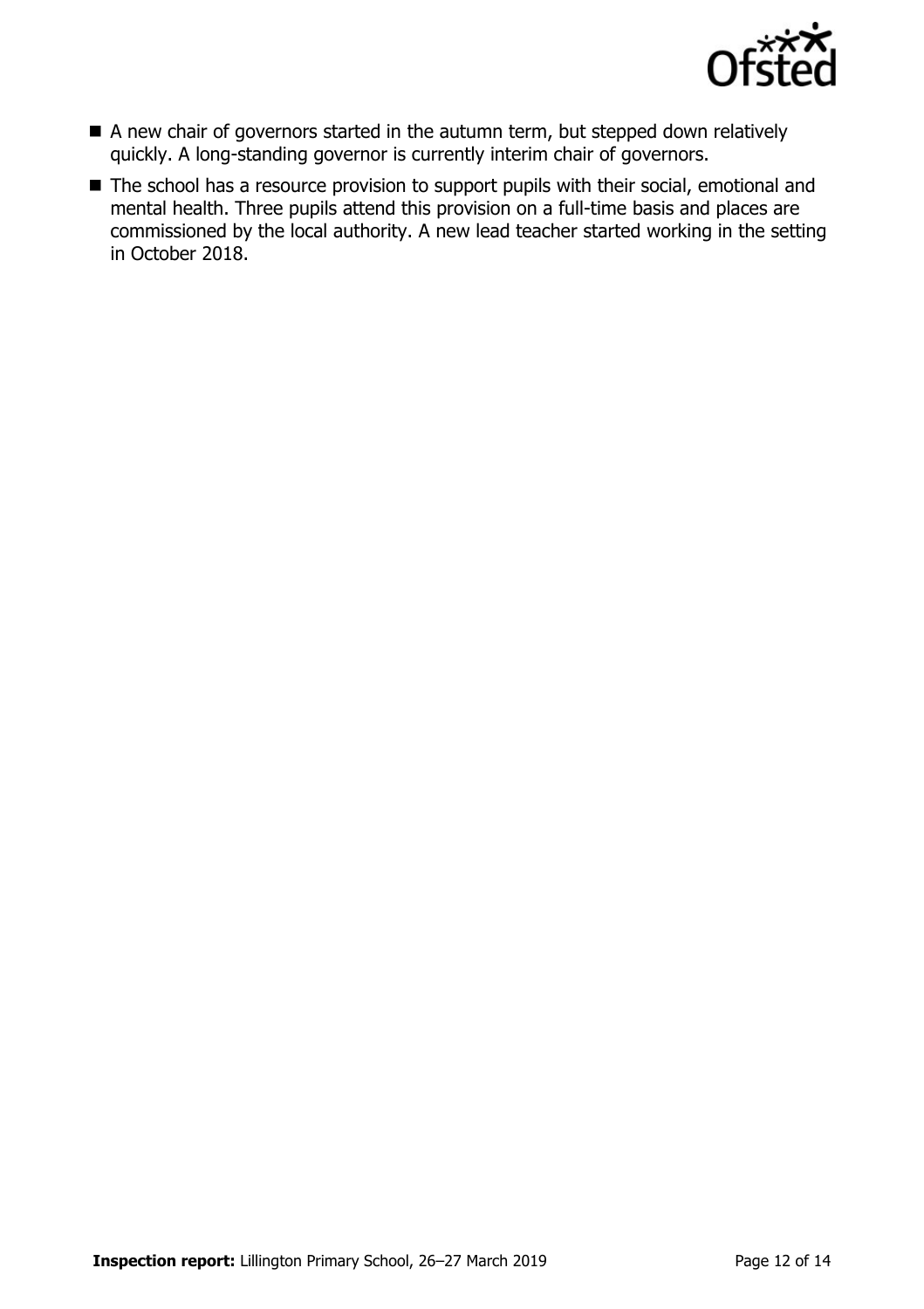

## **Information about this inspection**

- The inspectors observed pupils' learning in 35 lessons or parts of lessons. A number of these observations were undertaken jointly with senior leaders.
- The inspectors scrutinised work in pupils' books and listened to pupils read. They met with three groups of pupils to gain their views of the school. The inspectors observed pupils' behaviour at social times and at the end of the school day, as well as in lessons.
- Meetings were held with the deputy headteacher and other senior and middle leaders. The lead inspector met with two members of the governing body. He also met with the two representatives of the local authority.
- The inspectors looked at a range of documents. These included assessments and records of pupils' progress, the school's checks and records relating to safeguarding, child protection and attendance, records of how teaching is monitored and the school's improvement plans.
- Inspectors evaluated 29 responses to Ofsted's online survey, Parent View. Inspectors considered 26 free text responses from parents. They also talked to parents at the start of the school day.
- Inspectors evaluated 22 responses to Ofsted's survey for staff.

### **Inspection team**

| Matt Meckin, lead inspector | Her Majesty's Inspector |
|-----------------------------|-------------------------|
| <b>Marie Conway</b>         | Ofsted Inspector        |
| <b>Tracy Stone</b>          | Ofsted Inspector        |